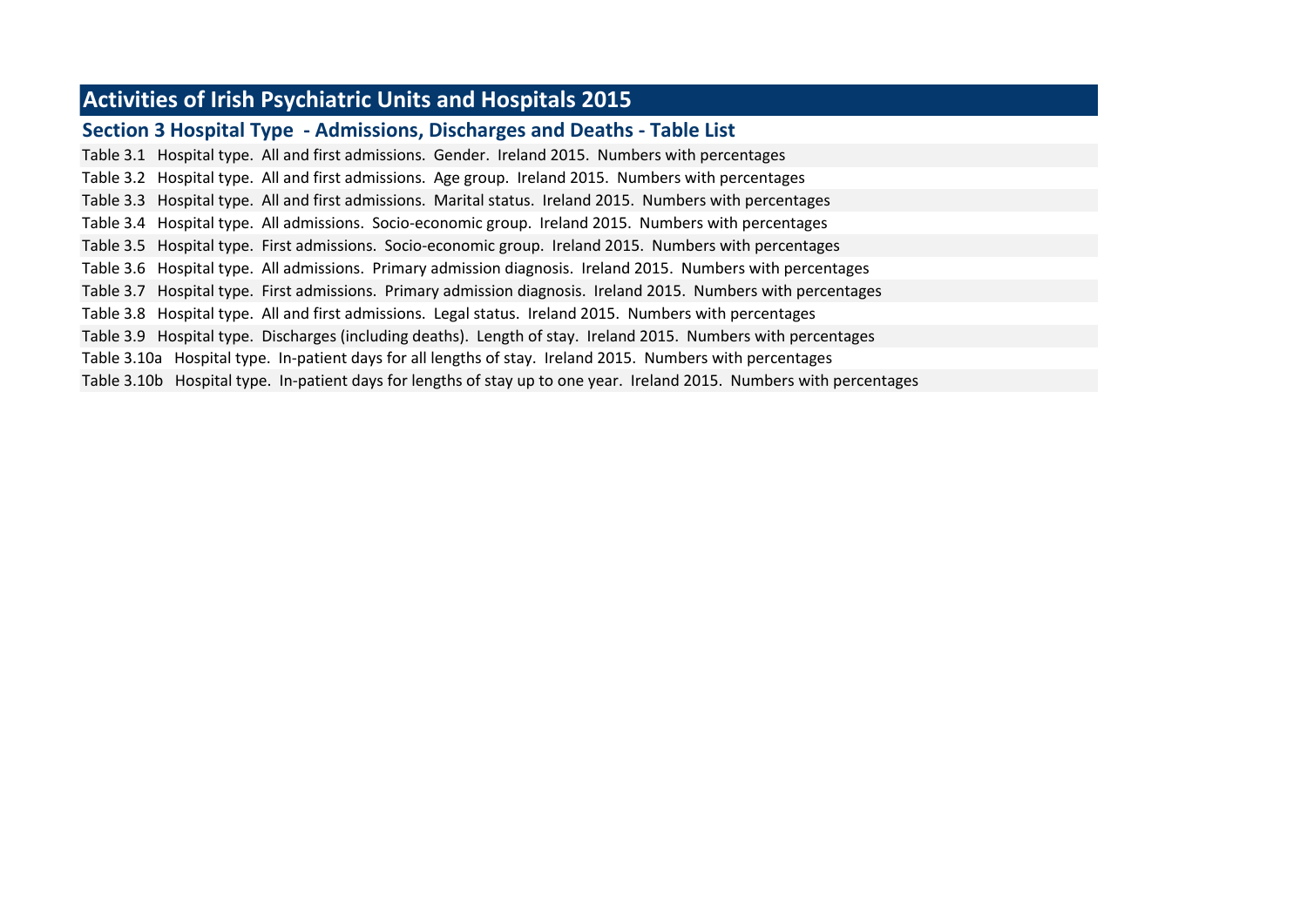## **Table 3.1 Hospital type. All and first admissions. Gender. Ireland 2015. Numbers with percentages**

|                                                    | <b>Numbers</b> |        |              |             |              |              |                      |  |  |  |
|----------------------------------------------------|----------------|--------|--------------|-------------|--------------|--------------|----------------------|--|--|--|
|                                                    |                | All    |              |             | <b>First</b> |              | <b>Re-admissions</b> |  |  |  |
|                                                    | <b>Male</b>    | Female | <b>Total</b> | <b>Male</b> | Female       | <b>Total</b> |                      |  |  |  |
| General hospital psychiatric units                 | 5,545          | 4,880  | 10,425       | 2,086       | 1,620        | 3,706        | 6,719                |  |  |  |
| Psychiatric hospitals/continuing care units        | 1,771          | 1,416  | 3,187        | 581         | 430          | 1,011        | 2,176                |  |  |  |
| Independent/private and private charitable centres | 1,740          | 2,508  | 4,248        | 626         | 771          | 1,397        | 2,851                |  |  |  |
| <b>Total</b>                                       | 9,056          | 8,804  | 17,860       | 3,293       | 2,821        | 6,114        | 11,746               |  |  |  |
|                                                    |                |        |              | Percentages |              |              |                      |  |  |  |
| General hospital psychiatric units                 | 53.1           | 46.8   | 100.0        | 56.2        | 43.7         | 100.0        | 64.4                 |  |  |  |
| Psychiatric hospitals/continuing care units        | 55.5           | 44.4   | 100.0        | 57.4        | 42.5         | 100.0        | 68.2                 |  |  |  |
| Independent/private and private charitable centres | 40.9           | 59.0   | 100.0        | 44.8        | 55.1         | 100.0        | 67.1                 |  |  |  |
| <b>Total</b>                                       | 50.7           | 49.2   | 100.0        | 53.8        | 46.1         | 100.0        | 65.7                 |  |  |  |

**Source: National Psychiatric In-patient Reporting System (NPIRS), Health Research Board**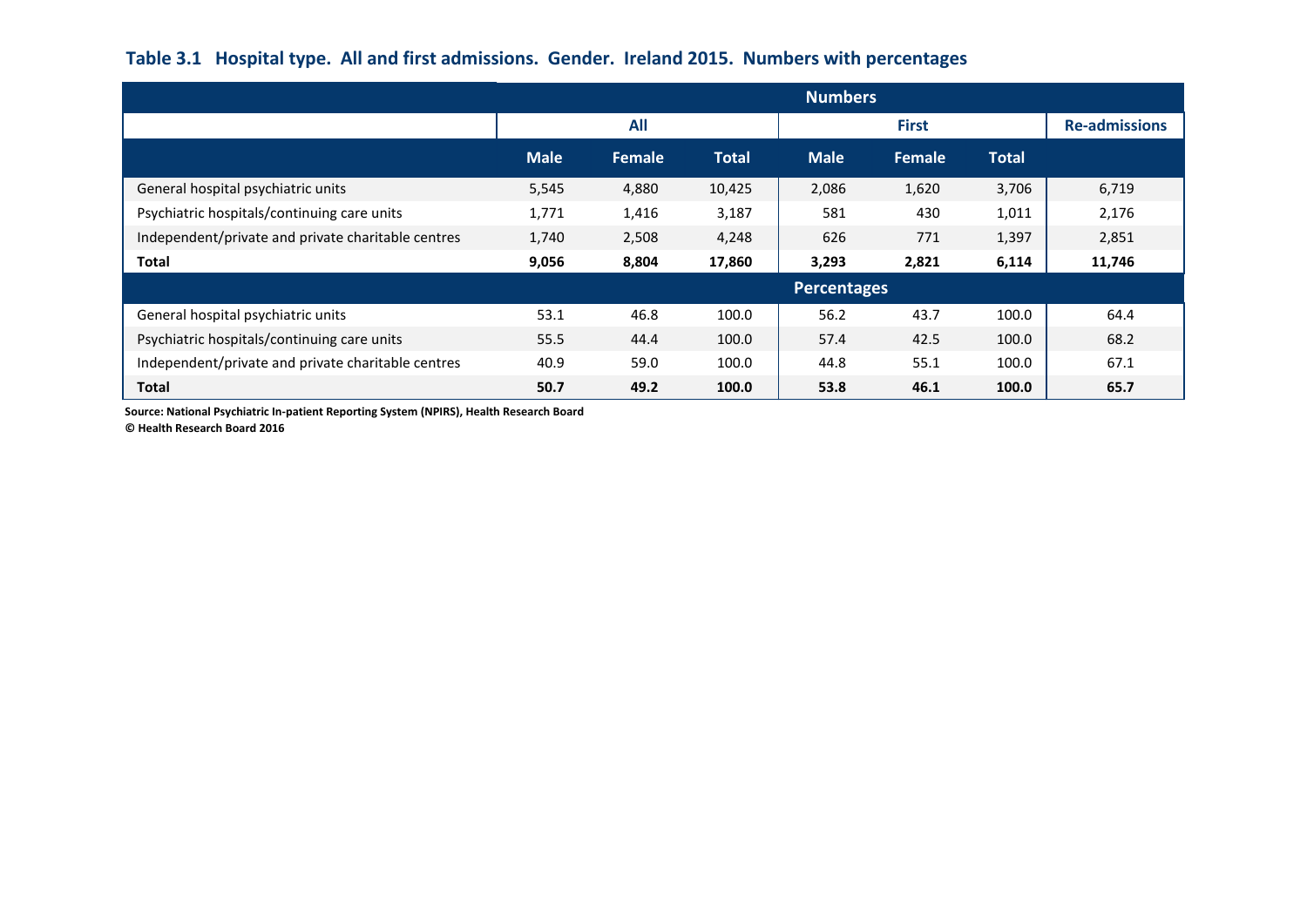|              |                                              |                                 |                                                              |              | <b>Numbers</b>                               |                                 |                                                              |              |
|--------------|----------------------------------------------|---------------------------------|--------------------------------------------------------------|--------------|----------------------------------------------|---------------------------------|--------------------------------------------------------------|--------------|
|              |                                              |                                 | <b>All</b>                                                   |              |                                              |                                 | <b>First</b>                                                 |              |
|              | <b>General hospital</b><br>psychiatric units | <b>Psychiatric</b><br>hospitals | Independent/<br>private<br>and private<br>charitable centres | <b>Total</b> | <b>General hospital</b><br>psychiatric units | <b>Psychiatric</b><br>hospitals | Independent/<br>private<br>and private<br>charitable centres | <b>Total</b> |
| Under 18     | 87                                           | 9                               | $\mathbf{0}$                                                 | 96           | 70                                           | $\overline{7}$                  | $\mathbf 0$                                                  | 77           |
| 18-19        | 326                                          | 83                              | 132                                                          | 541          | 207                                          | 41                              | 79                                                           | 327          |
| $20 - 24$    | 1,067                                        | 337                             | 313                                                          | 1,717        | 492                                          | 119                             | 144                                                          | 755          |
| 25-34        | 2,206                                        | 697                             | 500                                                          | 3,403        | 824                                          | 226                             | 160                                                          | 1,210        |
| 35-44        | 2,352                                        | 642                             | 653                                                          | 3,647        | 758                                          | 185                             | 218                                                          | 1,161        |
| 45-54        | 1,887                                        | 561                             | 729                                                          | 3,177        | 548                                          | 123                             | 246                                                          | 917          |
| 55-64        | 1,281                                        | 385                             | 918                                                          | 2,584        | 346                                          | 87                              | 241                                                          | 674          |
| 65-74        | 808                                          | 237                             | 587                                                          | 1,632        | 260                                          | 86                              | 165                                                          | 511          |
| 75 and over  | 411                                          | 236                             | 416                                                          | 1,063        | 201                                          | 137                             | 144                                                          | 482          |
| Unspecified  | $\mathbf 0$                                  | $\pmb{0}$                       | $\mathbf 0$                                                  | $\pmb{0}$    | $\mathbf 0$                                  | $\pmb{0}$                       | 0                                                            | $\pmb{0}$    |
| <b>Total</b> | 10,425                                       | 3,187                           | 4,248                                                        | 17,860       | 3,706                                        | 1,011                           | 1,397                                                        | 6,114        |
|              |                                              |                                 |                                                              |              | <b>Percentages</b>                           |                                 |                                                              |              |
| Under 18     | 0.8                                          | 0.3                             | 0.0                                                          | 0.5          | 1.8                                          | 0.6                             | 0.0                                                          | 1.2          |
| 18-19        | 3.1                                          | 2.6                             | 3.1                                                          | 3.0          | 5.5                                          | $4.0\,$                         | 5.6                                                          | 5.3          |
| $20 - 24$    | 10.2                                         | 10.5                            | 7.3                                                          | 9.6          | 13.2                                         | 11.7                            | 10.3                                                         | 12.3         |
| 25-34        | 21.1                                         | 21.8                            | 11.7                                                         | 19.0         | 22.2                                         | 22.3                            | 11.4                                                         | 19.7         |
| 35-44        | 22.5                                         | 20.1                            | 15.3                                                         | 20.4         | 20.4                                         | 18.3                            | 15.6                                                         | 18.9         |
| 45-54        | 18.1                                         | 17.6                            | 17.1                                                         | 17.7         | 14.7                                         | 12.1                            | 17.6                                                         | 15.0         |
| 55-64        | 12.2                                         | 12.1                            | 21.6                                                         | 14.4         | 9.3                                          | 8.6                             | 17.2                                                         | 11.0         |
| 65-74        | 7.7                                          | 7.4                             | 13.8                                                         | 9.1          | 7.0                                          | 8.5                             | 11.8                                                         | 8.3          |
| 75 and over  | 3.9                                          | 7.4                             | 9.7                                                          | 5.9          | 5.4                                          | 13.5                            | 10.3                                                         | 7.8          |
| Unspecified  | 0.0                                          | 0.0                             | 0.0                                                          | $0.0\,$      | 0.0                                          | 0.0                             | 0.0                                                          | 0.0          |
| <b>Total</b> | 100.0                                        | 100.0                           | 100.0                                                        | 100.0        | 100.0                                        | 100.0                           | 100.0                                                        | 100.0        |

# **Table 3.2 Hospital type. All and first admissions. Age group. Ireland 2015. Numbers with percentages**

**Source: National Psychiatric In-patient Reporting System (NPIRS), Health Research Board**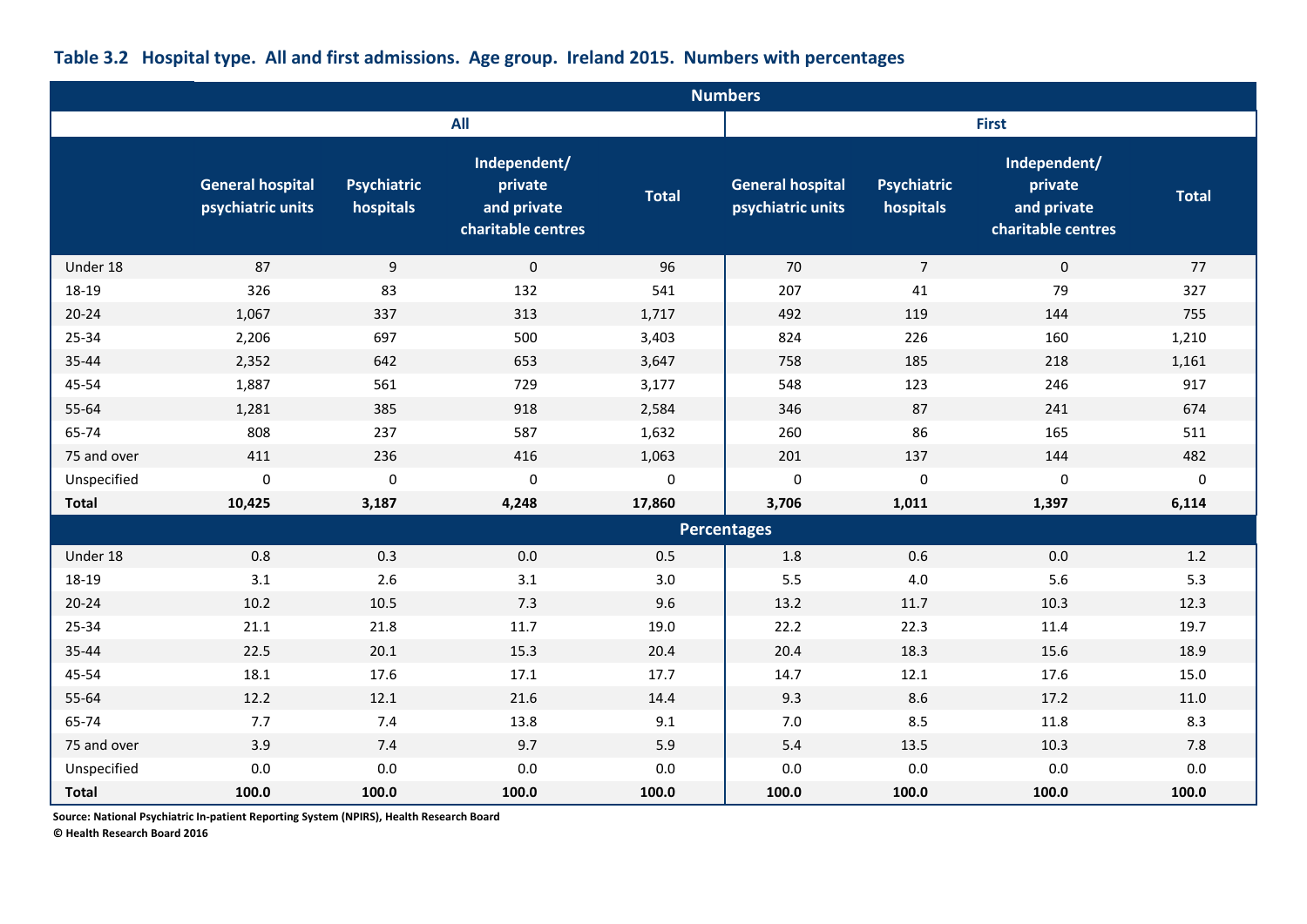|                               |                         |                                        | <b>Numbers</b>                                               |              | <b>Percentages</b>                           |                                 |                                                              |              |  |
|-------------------------------|-------------------------|----------------------------------------|--------------------------------------------------------------|--------------|----------------------------------------------|---------------------------------|--------------------------------------------------------------|--------------|--|
|                               | <b>General hospital</b> | psychiatric units sychiatric hospitals | Independent/<br>private<br>and private<br>charitable centres | <b>Total</b> | <b>General hospital</b><br>psychiatric units | <b>Psychiatric</b><br>hospitals | Independent/<br>private<br>and private<br>charitable centres | <b>Total</b> |  |
| Farmers                       | 222                     | 61                                     | 67                                                           | 350          | 2.1                                          | 1.9                             | 1.5                                                          | 1.9          |  |
| <b>Agricultural Workers</b>   | 43                      | 21                                     | 11                                                           | 75           | 0.4                                          | 0.6                             | 0.2                                                          | 0.4          |  |
| Higher Professional           | 219                     | 53                                     | 388                                                          | 660          | 2.1                                          | 1.6                             | 9.1                                                          | 3.7          |  |
| Lower Professional            | 501                     | 134                                    | 755                                                          | 1,390        | 4.8                                          | 4.2                             | 17.7                                                         | 7.7          |  |
| <b>Employers and Managers</b> | 171                     | 40                                     | 412                                                          | 623          | 1.6                                          | 1.2                             | 9.7                                                          | 3.4          |  |
| Own Account Workers           | 109                     | 30                                     | 50                                                           | 189          | 1.0                                          | 0.9                             | 1.1                                                          | 1.0          |  |
| Non-manual                    | 1,333                   | 282                                    | 892                                                          | 2,507        | 12.7                                         | 8.8                             | 21.0                                                         | 14.0         |  |
| <b>Manual Skilled</b>         | 701                     | 136                                    | 227                                                          | 1,064        | 6.7                                          | 4.2                             | 5.3                                                          | 5.9          |  |
| Semi-skilled                  | 704                     | 159                                    | 188                                                          | 1,051        | 6.7                                          | 4.9                             | 4.4                                                          | 5.8          |  |
| Unskilled                     | 841                     | 215                                    | 92                                                           | 1,148        | 8.0                                          | 6.7                             | 2.1                                                          | 6.4          |  |
| Unspecified                   | 5,581                   | 2,056                                  | 1,166                                                        | 8,803        | 53.5                                         | 64.5                            | 27.4                                                         | 49.2         |  |
| <b>Total</b>                  | 10,425                  | 3,187                                  | 4,248                                                        | 17,860       | 100.0                                        | 100.0                           | 100.0                                                        | 100.0        |  |

**Source: National Psychiatric In-patient Reporting System (NPIRS), Health Research Board**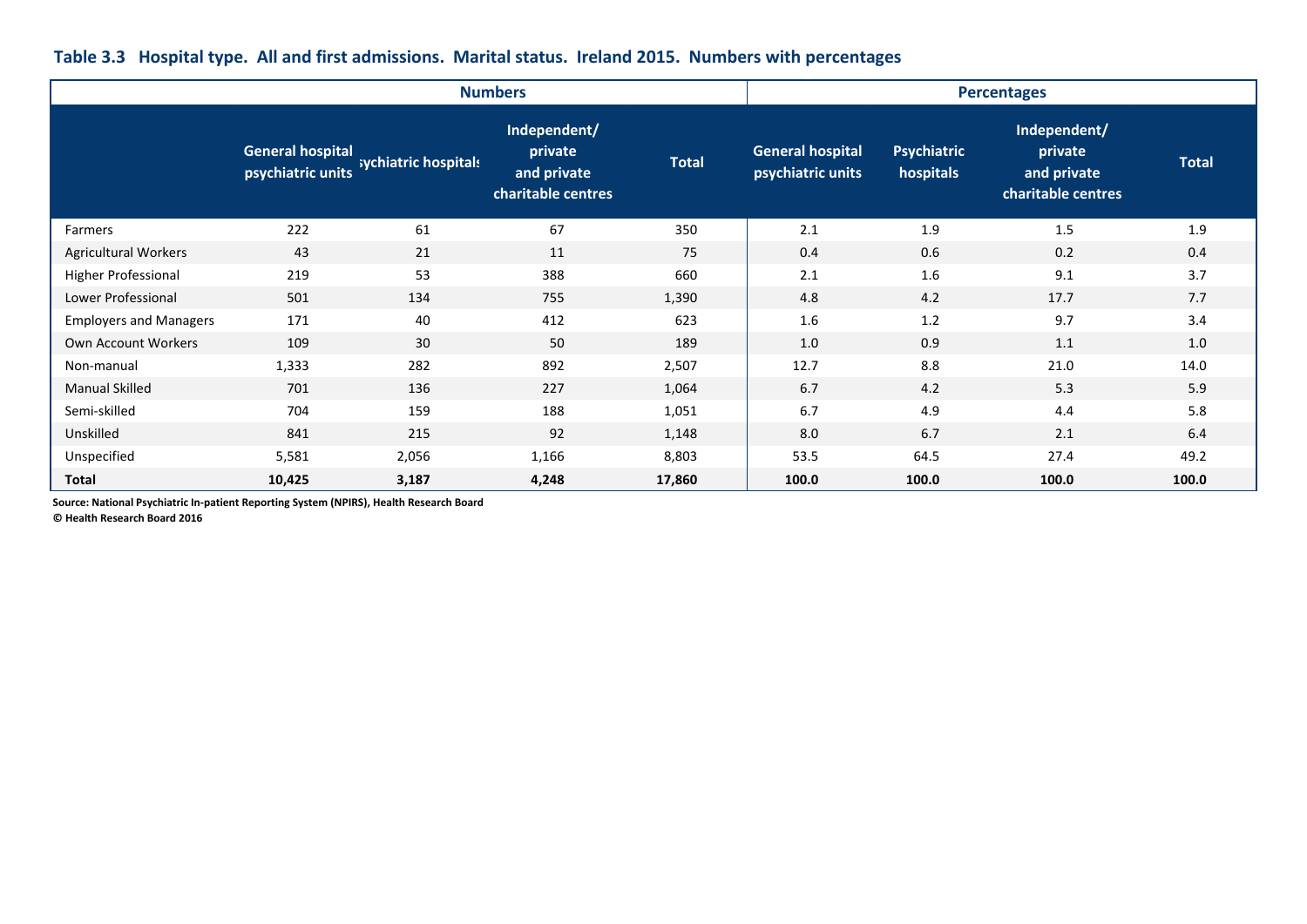|                               |                                              |                      | <b>Numbers</b>                                               |              | <b>Percentages</b>                           |                                 |                                                              |              |  |
|-------------------------------|----------------------------------------------|----------------------|--------------------------------------------------------------|--------------|----------------------------------------------|---------------------------------|--------------------------------------------------------------|--------------|--|
|                               | <b>General hospital</b><br>psychiatric units | sychiatric hospitals | Independent/<br>private<br>and private<br>charitable centres | <b>Total</b> | <b>General hospital</b><br>psychiatric units | <b>Psychiatric</b><br>hospitals | Independent/<br>private<br>and private<br>charitable centres | <b>Total</b> |  |
| Farmers                       | 222                                          | 61                   | 67                                                           | 350          | 2.1                                          | 1.9                             | 1.5                                                          | 1.9          |  |
| <b>Agricultural Workers</b>   | 43                                           | 21                   | 11                                                           | 75           | 0.4                                          | 0.6                             | 0.2                                                          | 0.4          |  |
| <b>Higher Professional</b>    | 219                                          | 53                   | 388                                                          | 660          | 2.1                                          | 1.6                             | 9.1                                                          | 3.7          |  |
| Lower Professional            | 501                                          | 134                  | 755                                                          | 1,390        | 4.8                                          | 4.2                             | 17.7                                                         | 7.7          |  |
| <b>Employers and Managers</b> | 171                                          | 40                   | 412                                                          | 623          | 1.6                                          | 1.2                             | 9.7                                                          | 3.4          |  |
| Own Account Workers           | 109                                          | 30                   | 50                                                           | 189          | 1.0                                          | 0.9                             | 1.1                                                          | 1.0          |  |
| Non-manual                    | 1,333                                        | 282                  | 892                                                          | 2,507        | 12.7                                         | 8.8                             | 21.0                                                         | 14.0         |  |
| <b>Manual Skilled</b>         | 701                                          | 136                  | 227                                                          | 1,064        | 6.7                                          | 4.2                             | 5.3                                                          | 5.9          |  |
| Semi-skilled                  | 704                                          | 159                  | 188                                                          | 1,051        | 6.7                                          | 4.9                             | 4.4                                                          | 5.8          |  |
| Unskilled                     | 841                                          | 215                  | 92                                                           | 1,148        | 8.0                                          | 6.7                             | 2.1                                                          | 6.4          |  |
| Unspecified                   | 5,581                                        | 2,056                | 1,166                                                        | 8,803        | 53.5                                         | 64.5                            | 27.4                                                         | 49.2         |  |
| <b>Total</b>                  | 10,425                                       | 3,187                | 4,248                                                        | 17,860       | 100.0                                        | 100.0                           | 100.0                                                        | 100.0        |  |

### **Table 3.4 Hospital type. All admissions. Socio-economic group. Ireland 2015. Numbers with percentages**

**Source: National Psychiatric In-patient Reporting System (NPIRS), Health Research Board**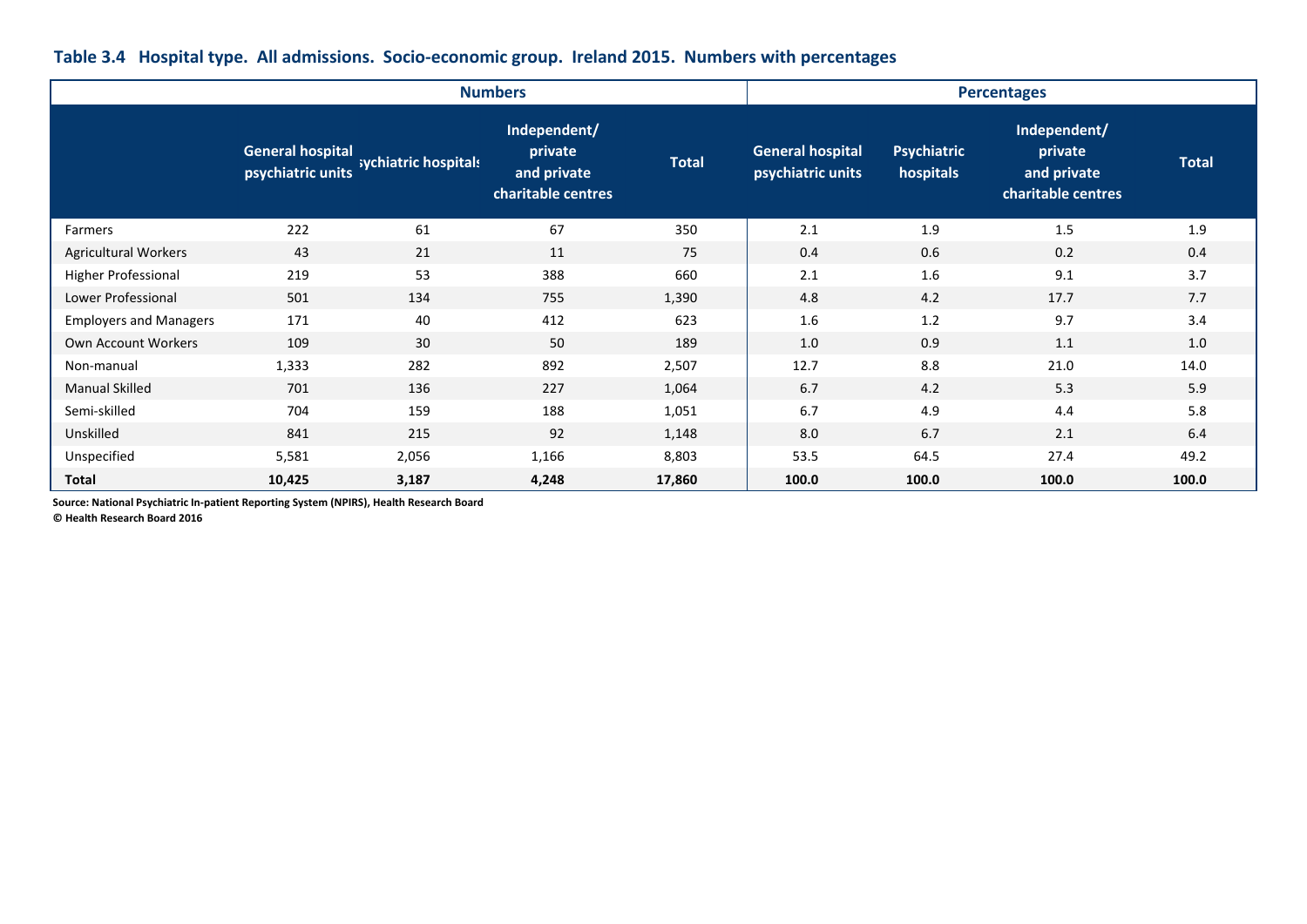|                               |                                              |                      | <b>Numbers</b>                                               |              |                                              | <b>Percentages</b>              |                                                              |              |  |  |  |
|-------------------------------|----------------------------------------------|----------------------|--------------------------------------------------------------|--------------|----------------------------------------------|---------------------------------|--------------------------------------------------------------|--------------|--|--|--|
|                               | <b>General hospital</b><br>psychiatric units | sychiatric hospitals | Independent/<br>private<br>and private<br>charitable centres | <b>Total</b> | <b>General hospital</b><br>psychiatric units | <b>Psychiatric</b><br>hospitals | Independent/<br>private<br>and private<br>charitable centres | <b>Total</b> |  |  |  |
| Farmers                       | 80                                           | 30                   | 26                                                           | 136          | 2.1                                          | 2.9                             | 1.8                                                          | 2.2          |  |  |  |
| <b>Agricultural Workers</b>   | 10                                           | 8                    | $\overline{3}$                                               | 21           | 0.2                                          | 0.7                             | 0.3                                                          | 0.3          |  |  |  |
| Higher Professional           | 108                                          | 15                   | 99                                                           | 222          | 2.9                                          | 1.4                             | 7.0                                                          | 3.6          |  |  |  |
| Lower Professional            | 166                                          | 44                   | 179                                                          | 389          | 4.4                                          | 4.3                             | 12.8                                                         | 6.3          |  |  |  |
| <b>Employers and Managers</b> | 73                                           | 22                   | 124                                                          | 219          | 1.9                                          | 2.1                             | 8.8                                                          | 3.5          |  |  |  |
| Own Account Workers           | 34                                           | 15                   | 10                                                           | 59           | 0.9                                          | 1.4                             | 0.7                                                          | 0.9          |  |  |  |
| Non-manual                    | 462                                          | 101                  | 252                                                          | 815          | 12.4                                         | 9.9                             | 18.0                                                         | 13.3         |  |  |  |
| <b>Manual Skilled</b>         | 257                                          | 49                   | 48                                                           | 354          | 6.9                                          | 4.8                             | 3.4                                                          | 5.7          |  |  |  |
| Semi-skilled                  | 272                                          | 46                   | 46                                                           | 364          | 7.3                                          | 4.5                             | 3.2                                                          | 5.9          |  |  |  |
| Unskilled                     | 242                                          | 59                   | 31                                                           | 332          | 6.5                                          | 5.8                             | 2.2                                                          | 5.4          |  |  |  |
| Unspecified                   | 2,002                                        | 622                  | 579                                                          | 3,203        | 54.0                                         | 61.5                            | 41.4                                                         | 52.3         |  |  |  |
| <b>Total</b>                  | 3,706                                        | 1,011                | 1,397                                                        | 6,114        | 100.0                                        | 100.0                           | 100.0                                                        | 100.0        |  |  |  |

### **Table 3.5 Hospital type. First admissions. Socio-economic group. Ireland 2015. Numbers with percentages**

**Source: National Psychiatric In-patient Reporting System (NPIRS), Health Research Board**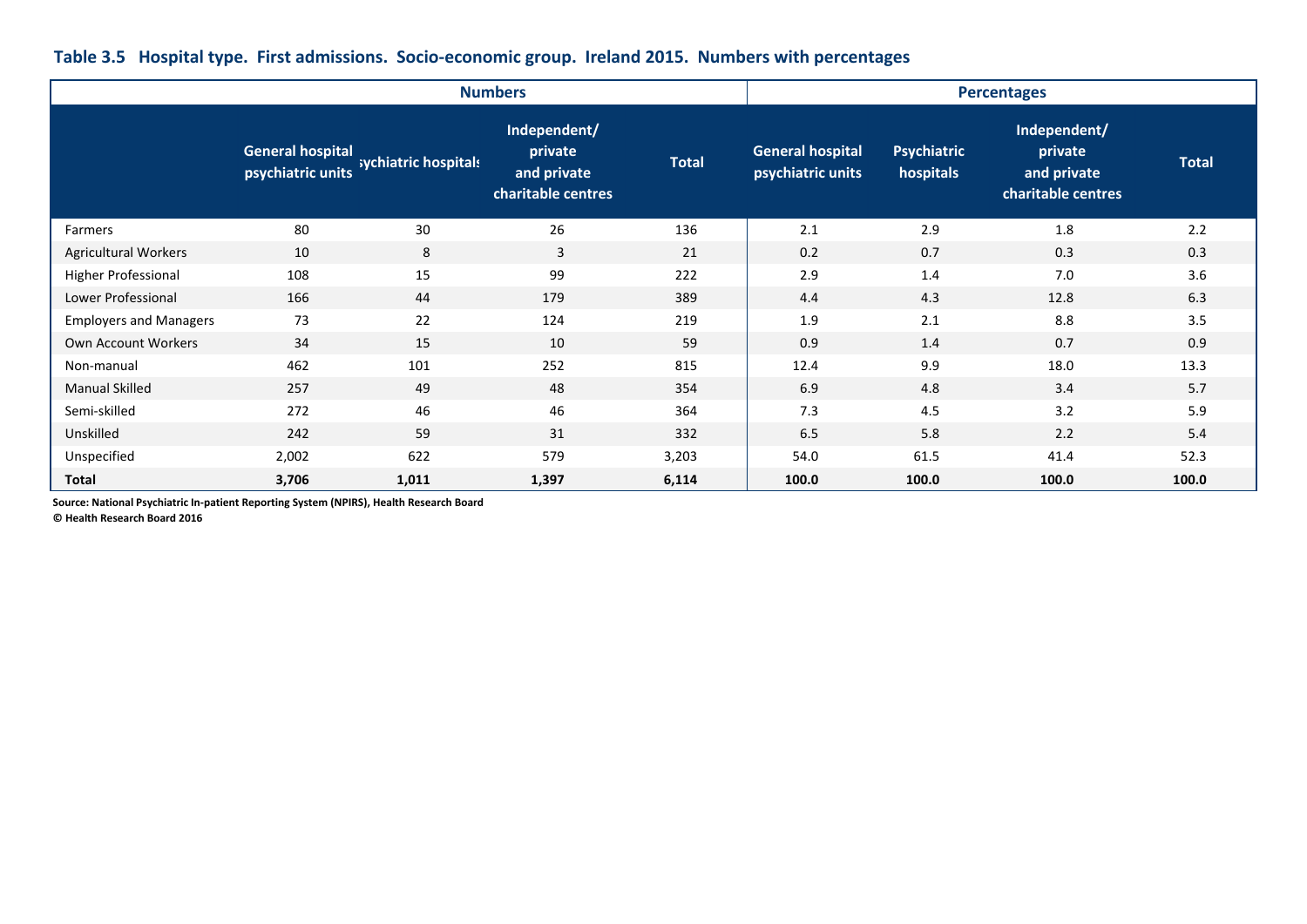#### **Table 3.6 Hospital type. All admissions. Primary admissions diagnosis. Ireland 2015. Numbers with percentages**

|                                                                  |                                              |                      | <b>Numbers</b>                                               |              |                                              | <b>Percentages</b>              |                                                              |              |  |
|------------------------------------------------------------------|----------------------------------------------|----------------------|--------------------------------------------------------------|--------------|----------------------------------------------|---------------------------------|--------------------------------------------------------------|--------------|--|
|                                                                  | <b>General hospital</b><br>psychiatric units | sychiatric hospitals | Independent/<br>private<br>and private<br>charitable centres | <b>Total</b> | <b>General hospital</b><br>psychiatric units | <b>Psychiatric</b><br>hospitals | Independent/<br>private<br>and private<br>charitable centres | <b>Total</b> |  |
| <b>Organic Mental Disorders</b>                                  | 202                                          | 219                  | 146                                                          | 567          | 1.9                                          | 6.8                             | 3.4                                                          | 3.1          |  |
| <b>Alcoholic Disorders</b>                                       | 447                                          | 151                  | 590                                                          | 1,188        | 4.2                                          | 4.7                             | 13.8                                                         | 6.6          |  |
| Other Drug Disorders                                             | 673                                          | 226                  | 133                                                          | 1,032        | 6.4                                          | 7.0                             | 3.1                                                          | 5.7          |  |
| Schizophrenia, Schizotypal and Delusional Disorders              | 2,444                                        | 801                  | 325                                                          | 3,570        | 23.4                                         | 25.1                            | 7.6                                                          | 19.9         |  |
| Depressive Disorders                                             | 2,739                                        | 549                  | 1,518                                                        | 4,806        | 26.2                                         | 17.2                            | 35.7                                                         | 26.9         |  |
| Mania                                                            | 1,190                                        | 322                  | 405                                                          | 1,917        | 11.4                                         | 10.1                            | 9.5                                                          | 10.7         |  |
| Neuroses                                                         | 885                                          | 197                  | 601                                                          | 1,683        | 8.4                                          | 6.1                             | 14.1                                                         | 9.4          |  |
| <b>Eating Disorders</b>                                          | 36                                           | $\mathbf 0$          | 112                                                          | 148          | 0.3                                          | 0.0                             | 2.6                                                          | 0.8          |  |
| Personality and Behavioural Disorders                            | 899                                          | 339                  | 141                                                          | 1,379        | 8.6                                          | 10.6                            | 3.3                                                          | 7.7          |  |
| <b>Intellectual Disability</b>                                   | 69                                           | 30                   | 3                                                            | 102          | 0.6                                          | 0.9                             | 0.1                                                          | 0.5          |  |
| Development Disorders                                            | 22                                           | 6                    | 12                                                           | 40           | 0.2                                          | 0.1                             | 0.2                                                          | 0.2          |  |
| Behavioural and Emotional Disorders of Childhood and Adolescence | 8                                            | 5                    | 5                                                            | 18           | 0.1                                          | 0.1                             | 0.1                                                          | 0.1          |  |
| Other and Unspecified                                            | 811                                          | 342                  | 257                                                          | 1,410        | 7.7                                          | 10.7                            | 6.0                                                          | 7.8          |  |
| <b>Total</b>                                                     | 10,425                                       | 3,187                | 4,248                                                        | 17,860       | 100.0                                        | 100.0                           | 100.0                                                        | 100.0        |  |

**Source: National Psychiatric In-patient Reporting System (NPIRS), Health Research Board**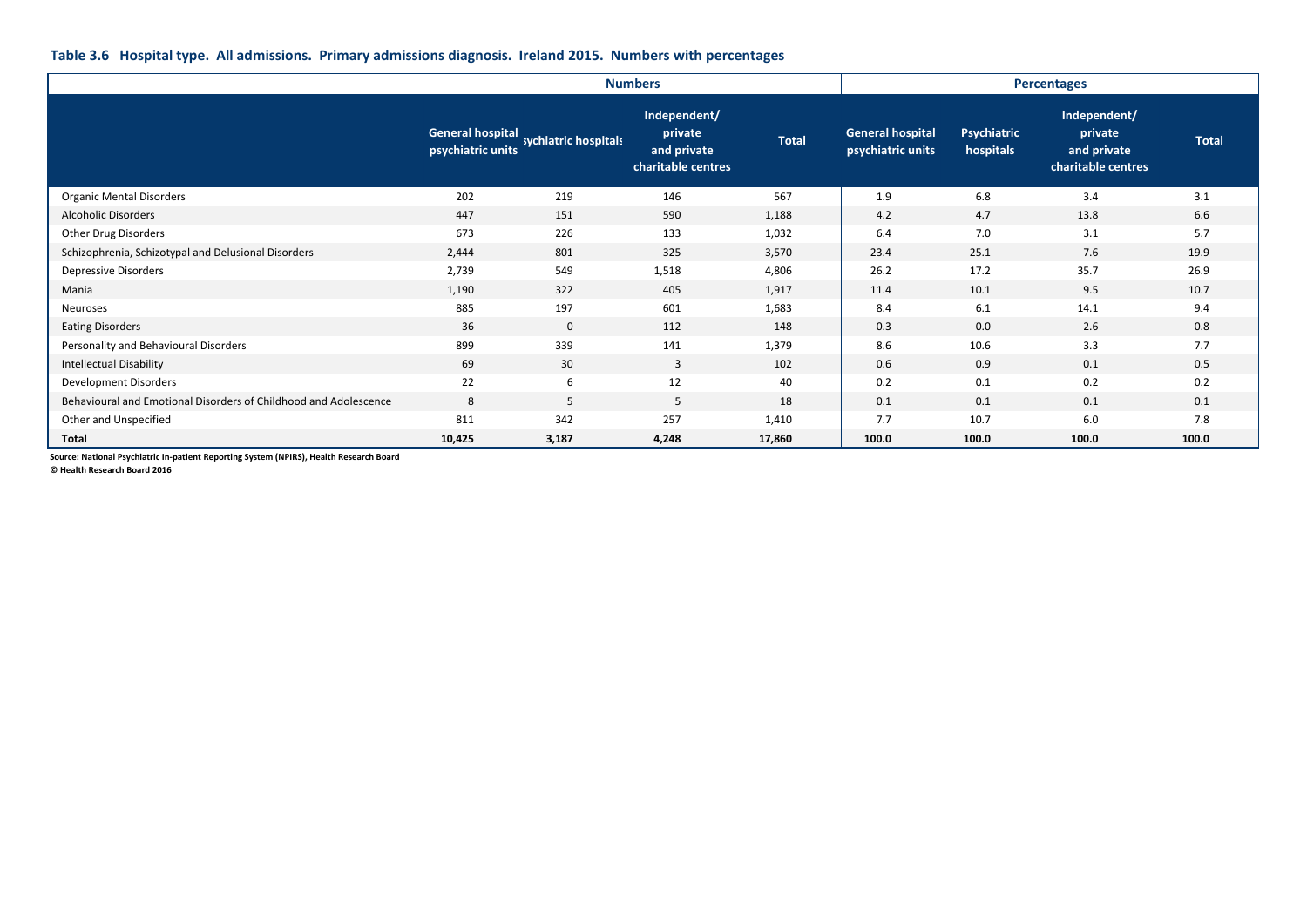#### **Table 3.7 Hospital type. First admissions. Primary admission diagnosis. Ireland 2015. Numbers with percentages**

|                                                                  |                         |                                        | <b>Numbers</b>                                               |              |                                              | <b>Percentages</b>              |                                                              |              |  |
|------------------------------------------------------------------|-------------------------|----------------------------------------|--------------------------------------------------------------|--------------|----------------------------------------------|---------------------------------|--------------------------------------------------------------|--------------|--|
|                                                                  | <b>General hospital</b> | psychiatric units sychiatric hospitals | Independent/<br>private<br>and private<br>charitable centres | <b>Total</b> | <b>General hospital</b><br>psychiatric units | <b>Psychiatric</b><br>hospitals | Independent/<br>private<br>and private<br>charitable centres | <b>Total</b> |  |
| <b>Organic Mental Disorders</b>                                  | 118                     | 144                                    | 75                                                           | 337          | 3.1                                          | 14.2                            | 5.3                                                          | 5.5          |  |
| Alcoholic Disorders                                              | 174                     | 51                                     | 212                                                          | 437          | 4.7                                          | 5.0                             | 15.1                                                         | 7.1          |  |
| Other Drug Disorders                                             | 292                     | 91                                     | 65                                                           | 448          | 7.8                                          | 9.0                             | 4.6                                                          | 7.3          |  |
| Schizophrenia, Schizotypal and Delusional Disorders              | 553                     | 185                                    | 67                                                           | 805          | 14.9                                         | 18.3                            | 4.8                                                          | 13.1         |  |
| Depressive Disorders                                             | 1,121                   | 227                                    | 468                                                          | 1,816        | 30.2                                         | 22.4                            | 33.5                                                         | 29.7         |  |
| Mania                                                            | 285                     | 67                                     | 88                                                           | 440          | 7.6                                          | 6.6                             | 6.3                                                          | 7.2          |  |
| Neuroses                                                         | 431                     | 94                                     | 250                                                          | 775          | 11.6                                         | 9.3                             | 17.9                                                         | 12.6         |  |
| <b>Eating Disorders</b>                                          | 14                      | $\mathbf 0$                            | 24                                                           | 38           | 0.3                                          | 0.0                             | 1.7                                                          | 0.6          |  |
| Personality and Behavioural Disorders                            | 187                     | 58                                     | 35                                                           | 280          | 5.0                                          | 5.7                             | 2.5                                                          | 4.5          |  |
| <b>Intellectual Disability</b>                                   | 20                      | 6                                      | $\overline{2}$                                               | 28           | 0.5                                          | 0.5                             | 0.1                                                          | 0.4          |  |
| Development Disorders                                            | 11                      | $\overline{3}$                         | 6                                                            | 20           | 0.3                                          | 0.3                             | 0.4                                                          | 0.3          |  |
| Behavioural and Emotional Disorders of Childhood and Adolescence | 5                       | 1                                      | $\overline{2}$                                               | 8            | 0.1                                          | 0.1                             | 0.1                                                          | 0.1          |  |
| Other and Unspecified                                            | 495                     | 84                                     | 103                                                          | 682          | 13.3                                         | 8.3                             | 7.3                                                          | 11.1         |  |
| <b>Total</b>                                                     | 3,706                   | 1,011                                  | 1,397                                                        | 6,114        | 100.0                                        | 100.0                           | 100.0                                                        | 100.0        |  |

**Source: National Psychiatric In-patient Reporting System (NPIRS), Health Research Board**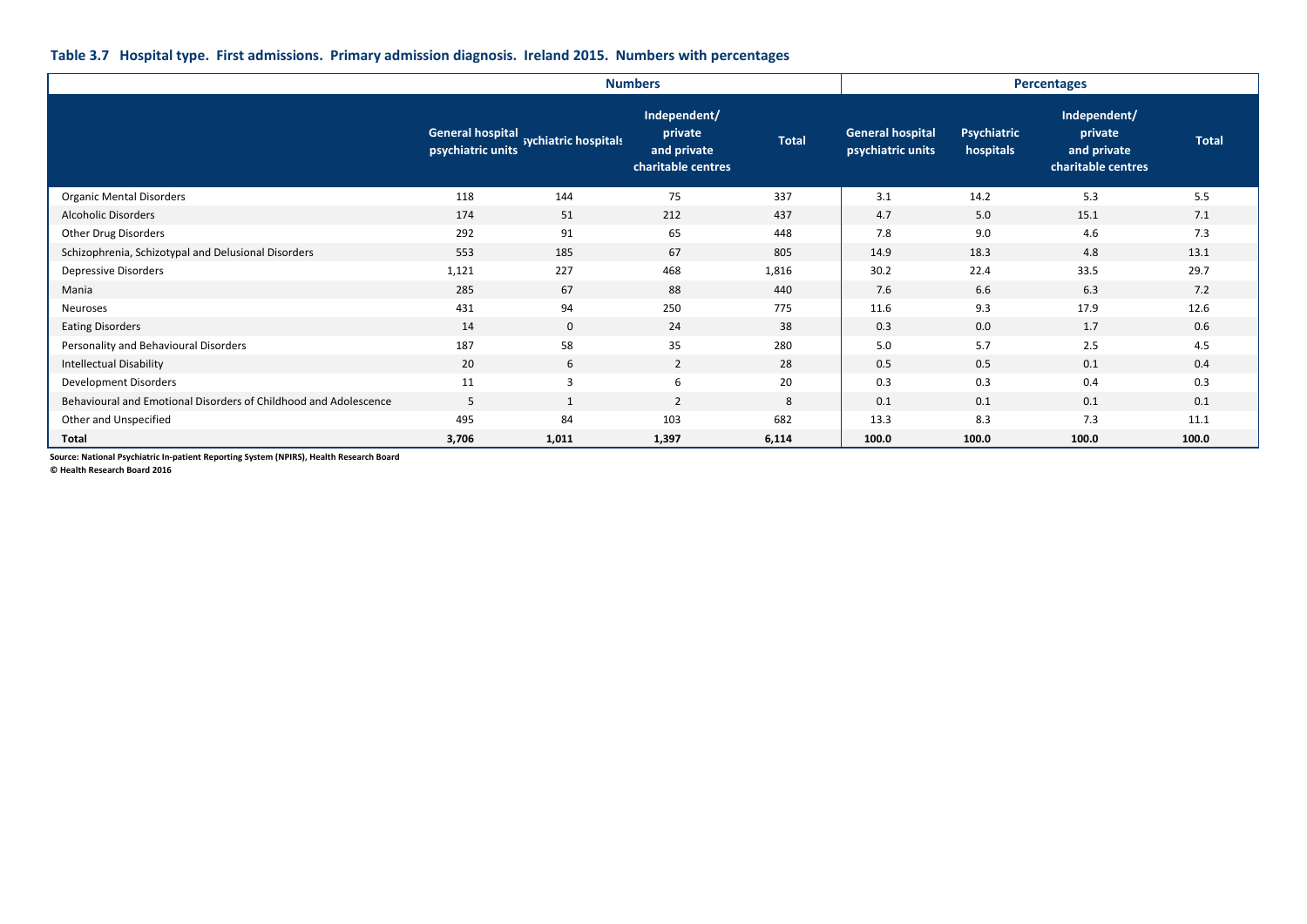# **Table 3.8 Hospital type. All and first admissions. Legal status. Ireland 2015. Numbers with percentages**

|                                                    |                  |             |              | <b>Numbers</b>     |              |              |  |  |
|----------------------------------------------------|------------------|-------------|--------------|--------------------|--------------|--------------|--|--|
|                                                    |                  | <b>All</b>  |              |                    | <b>First</b> |              |  |  |
|                                                    | <b>Voluntary</b> | Involuntary | <b>Total</b> | <b>Voluntary</b>   | Involuntary  | <b>Total</b> |  |  |
| General hospital psychiatric units                 | 8,954            | 1,471       | 10,425       | 3,153              | 553          | 3,706        |  |  |
| Psychiatric hospitals/continuing care units        | 2,595            | 592         | 3,187        | 809                | 202          | 1,011        |  |  |
| Independent/private and private charitable centres | 4,167            | 81          | 4,248        | 1,372              | 25           | 1,397        |  |  |
| <b>Total</b>                                       | 15,716           | 2,144       | 17,860       | 5,334              | 780          | 6,114        |  |  |
|                                                    |                  |             |              | <b>Percentages</b> |              |              |  |  |
| General hospital psychiatric units                 | 85.8             | 14.1        | 100.0        | 85.0               | 14.9         | 100.0        |  |  |
| Psychiatric hospitals/continuing care units        | 81.4             | 18.5        | 100.0        | 80.0               | 19.9         | 100.0        |  |  |
| Independent/private and private charitable centres | 98.0             | 1.9         | 100.0        | 98.2               | 1.7          | 100.0        |  |  |
| <b>Total</b>                                       | 88.0             | 12.0        | 100.0        | 87.2               | 12.8         | 100.0        |  |  |

**Source: National Psychiatric In-patient Reporting System (NPIRS), Health Research Board**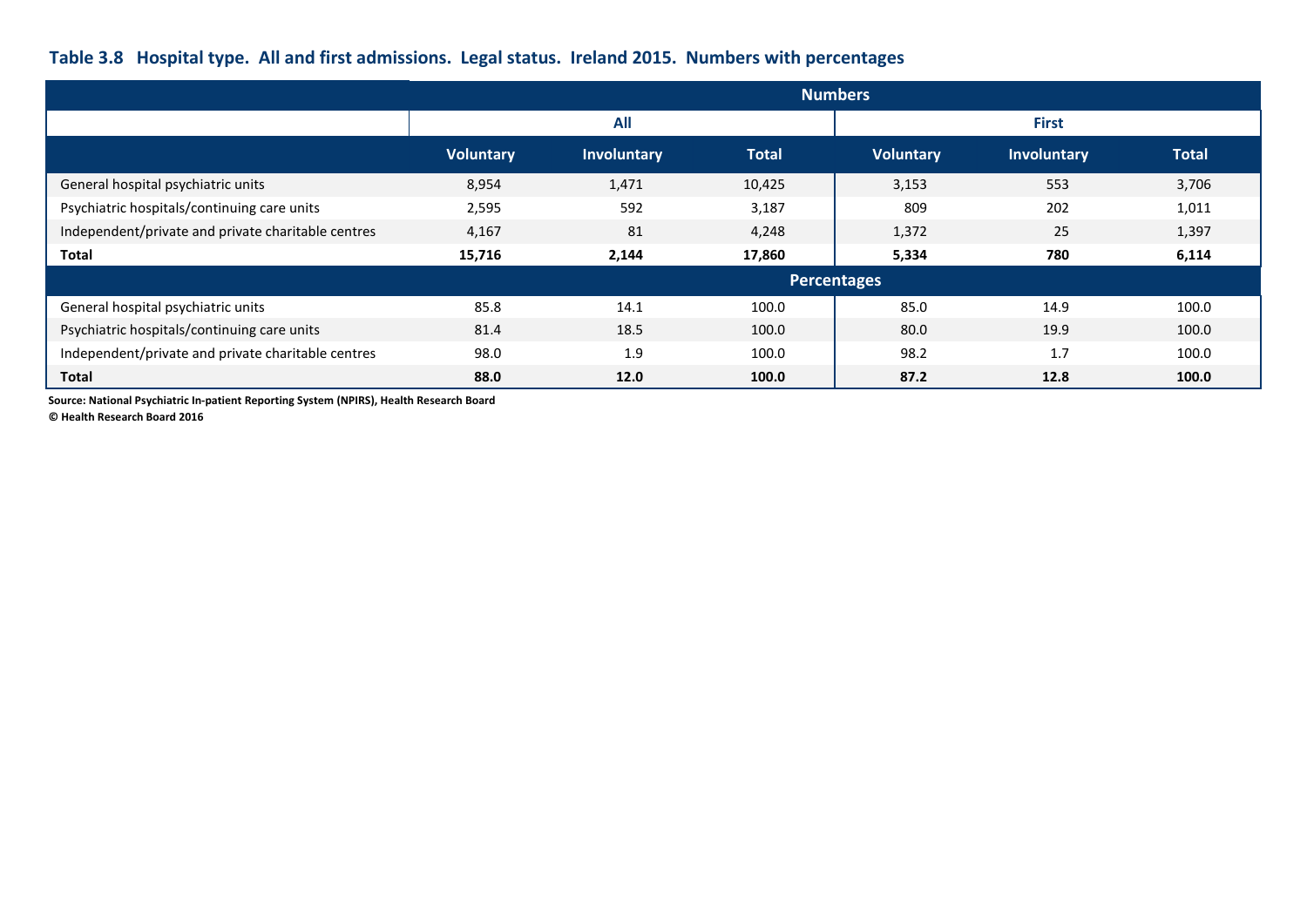## **Table 3.9 Hospital type. Discharges (including deaths). Length of stay. Ireland 2015. Numbers with percentages**

|                                                    | <b>Numbers</b>         |             |                    |                     |                         |                    |                     |                      |                      |              |
|----------------------------------------------------|------------------------|-------------|--------------------|---------------------|-------------------------|--------------------|---------------------|----------------------|----------------------|--------------|
|                                                    | <b>Under</b><br>1 week | 1-< 2 weeks | $2 - <$<br>4 weeks | $1 - <$<br>3 months | 3 months<br>$-<$ 1 year | $1 - <$<br>5 years | $5 - <$<br>10 years | $10 - <$<br>25 years | 25 years<br>and over | <b>Total</b> |
| General hospital psychiatric units                 | 3,584                  | 2,130       | 2,065              | 2,087               | 450                     | 56                 | 2                   | 0                    | 0                    | 10,374       |
| Psychiatric hospitals                              | 1,081                  | 597         | 554                | 666                 | 191                     | 66                 | 30                  | 12                   | 17                   | 3,214        |
| Independent/private and private charitable centres | 643                    | 436         | 819                | 2,106               | 177                     | 11                 | 10                  | 4                    | 0                    | 4,206        |
| <b>Total</b>                                       | 5,308                  | 3,163       | 3,438              | 4,859               | 818                     | 133                | 42                  | 16                   | 17                   | 17,794       |
|                                                    |                        |             |                    |                     | <b>Percentages</b>      |                    |                     |                      |                      |              |
| General hospital psychiatric units                 | 34.5                   | 20.5        | 19.9               | 20.1                | 4.3                     | 0.5                | 0.0                 | 0.0                  | 0.0                  | 100.0        |
| Psychiatric hospitals                              | 33.6                   | 18.5        | 17.2               | 20.7                | 5.9                     | 2.0                | 0.9                 | 0.3                  | 0.5                  | 100.0        |
| Independent/private and private charitable centres | 15.2                   | 10.3        | 19.4               | 50.0                | 4.2                     | 0.2                | 0.2                 | 0.1                  | 0.0                  | 100.0        |
| <b>Total</b>                                       | 29.8                   | 17.7        | 19.3               | 27.3                | 4.6                     | 0.7                | 0.2                 | 0.1                  | 0.1                  | 100.0        |

**Source: National Psychiatric In-patient Reporting System (NPIRS), Health Research Board**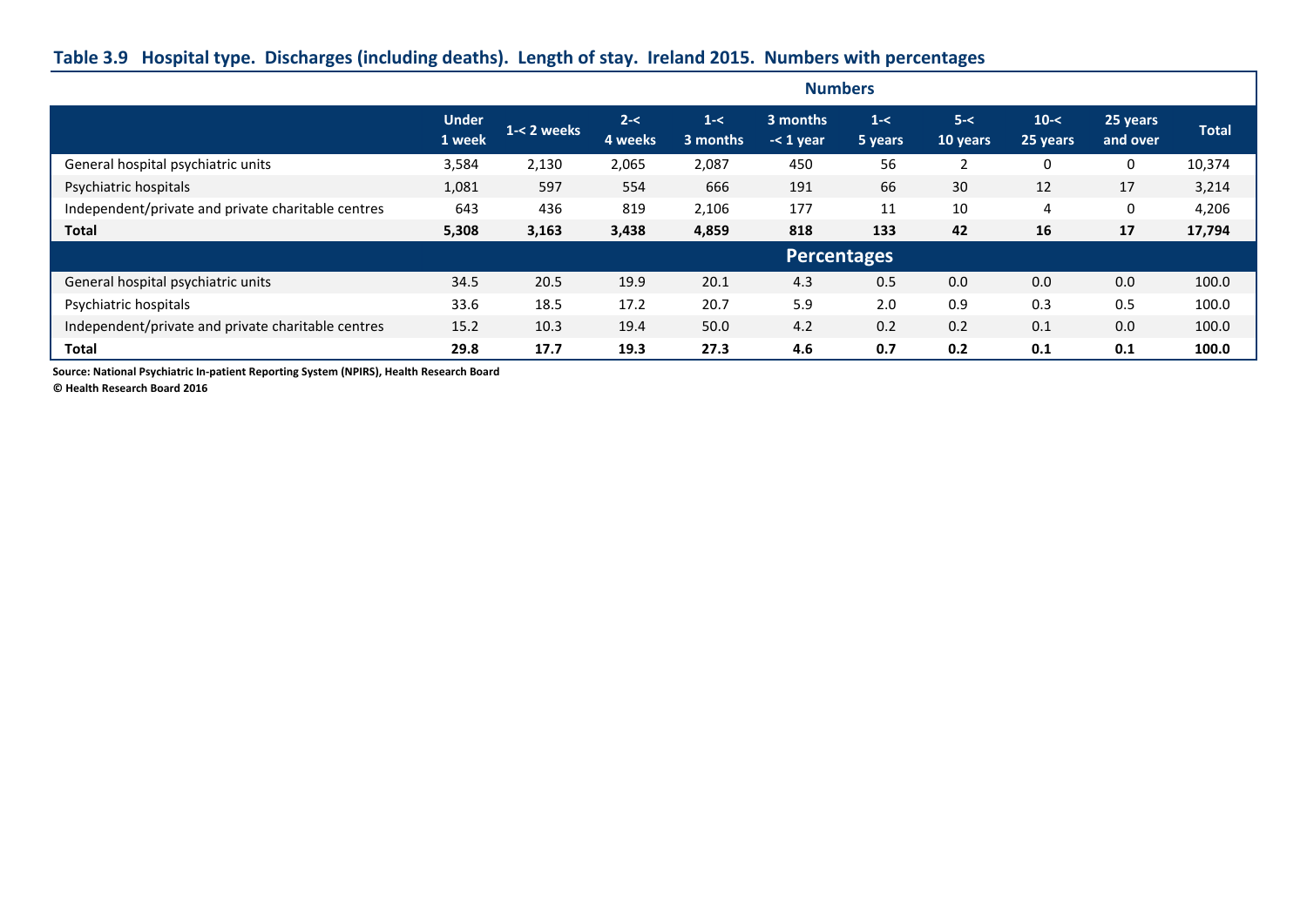## **Table 3.10a Hospital type. In-patient days for all lengths of stay. Ireland 2015. categories.**

|                                                    |                | <b>Discharges</b>  | In-patient days |                    |                           |                                 |  |  |
|----------------------------------------------------|----------------|--------------------|-----------------|--------------------|---------------------------|---------------------------------|--|--|
|                                                    | <b>Numbers</b> | <b>Percentages</b> | <b>Numbers</b>  | <b>Percentages</b> | Average<br>number of days | <b>Median</b><br>number of days |  |  |
| General hospital psychiatric units                 | 10,374         | 58.3               | 274.972         | 26.7               | 26.5                      | 11.0                            |  |  |
| Psychiatric hospitals                              | 3,214          | 18.0               | 548,976         | 53.3               | 170.8                     | 12.0                            |  |  |
| Independent/private and private charitable centres | 4,206          | 23.6               | 204.994         | 19.9               | 48.7                      | 30.0                            |  |  |
| Total                                              | 17,794         | 100.0              | 1,028,942       | 100.0              | 57.8                      | 15.0                            |  |  |

**Source: National Psychiatric In-patient Reporting System (NPIRS), Health Research Board**